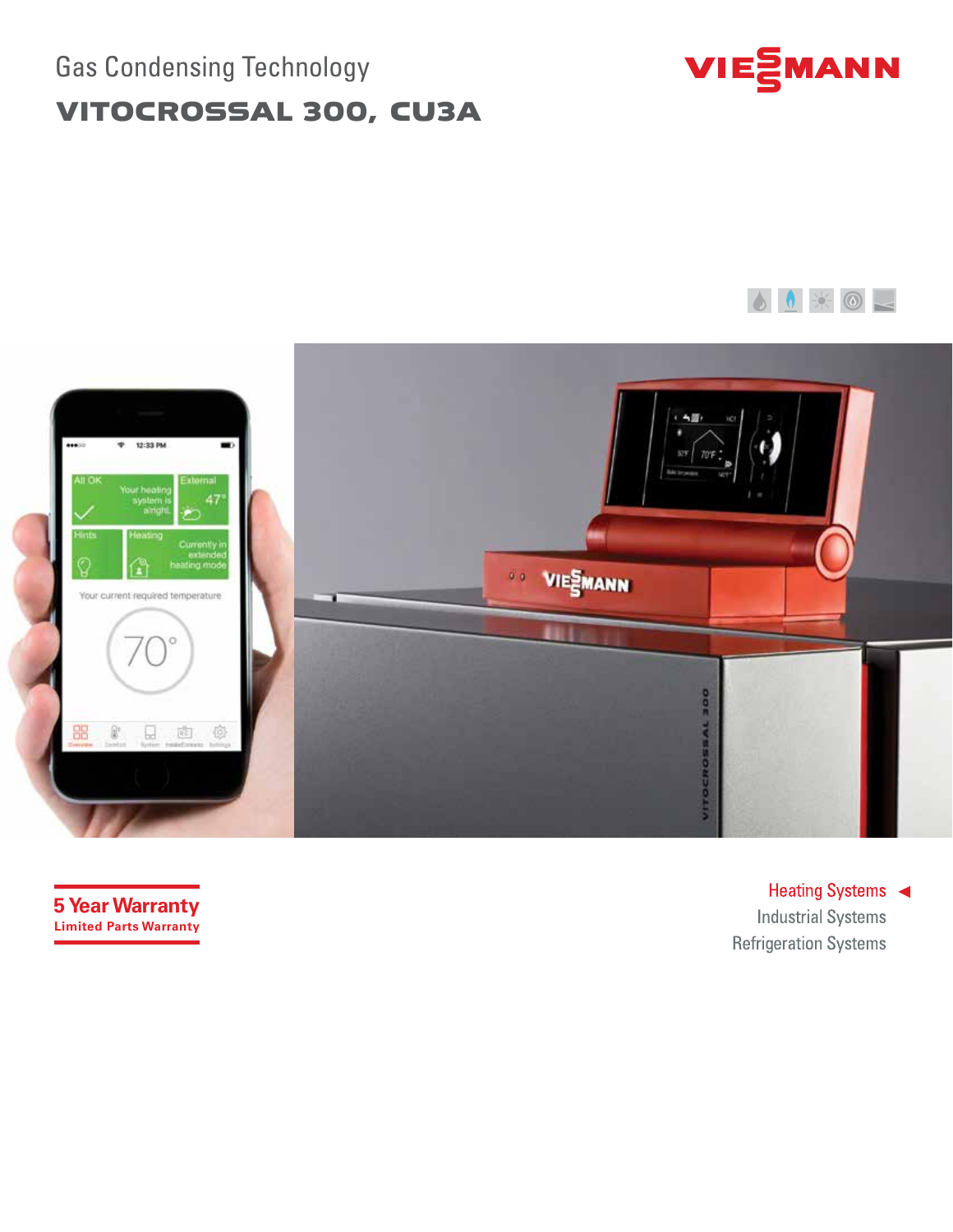## Gas Condensing **Technology**



Industry-leading Viessmann made SA240 316 Ti stainless steel Inox-Crossal heat exchanger.



Featuring a folding Vitotronic 200 HO1B boiler and system control.



*NEW* ViCare App - Comfort at a glance. Program your boiler for ideal temperature and maximum cost savings.

Vitocrossal 300, CU3A 19-199 MBH

POWERFULLY SIMPLE. The Vitocrossal 300, CU3A gas-condensing, floor standing boiler is a testament to the power of a simple solution. With best-in-class, Viessmannmade components and no primary/secondary piping or low-loss headers required, the CU3A is the perfect choice for residential and light commercial applications – including high temperature heating, cast-iron boiler replacements and multi-zone systems.

## **Simply ideal for new construction and retrofits.**

With its compact design, the Vitocrossal 300 CU3A is simple, fast and easy to install. To replace an old cast-iron sectional boiler, the CU3A is the ideal "drop-in" replacement with simple connection. All the existing system piping can remain intact. For new installations, the CU3A alleviates the need for costly piping arrangements. Flue venting is also simplified with the exhaust and intake air connections located at the bottom of the boiler, only 11.5" off the ground, allowing easy connection to existing chimneys.

## **Advanced condensing technology**

Constructed with titanium stabilized SA 240-316Ti stainless steel, the Inox-Crossal heat exchanger provides the ideal conditions for the utilization of the condensate in the hidden heat of the flue gas. The smooth combustion chamber surface and the vertically arranged heat exchanger drains the accumulating condensate and creates a permanent self-cleaning effect which maintains efficiencies up to 98% (95% AFUE), ensures prolonged service life and reduces maintenance.

#### **Wide water passageways**

Large water content is contained within the pocket design of the heat exchanger. This allows for simplified system piping with full system flow, eliminating the need for a dedicated boiler pump or primary/secondary piping.

## **ViCare - the best connection between you and your Viessmann boiler**

The ViCare App makes control of your boiler easy and intuitive. The heating schedule wizard quickly adapts the boiler operation to your lifestyle. You can immediately see your potential energy savings on a summary page. The ViCare App also alerts you about changes in heating status so you can quickly reprogram your boiler or contact your heating contractor for assistance.

## **Intelligent combustion control**

The proven MatriX dome burner with Lambda Pro combustion control automatically adjusts to fluctuating gas qualities and ensures a consistently high combustion efficiency for both natural gas and propane.

### **Simple and powerful Vitotronic control**

Installing contractors and end users benefit equally from the easy-to-use, flexible Vitotronic 200 KW6B boiler and system control that manages the entire heating system with maximum comfort, precise temperature settings and cost-effective fuel savings. The control menu is logical, intuitive and easy to set up. Features include control up to 3 heating circuits, intelligent DHW control, a variable speed pump output (0-10V), and multiple setback timers. The graphic user interface will display system parameters and solar yield if integrated with a Viessmann solar system.

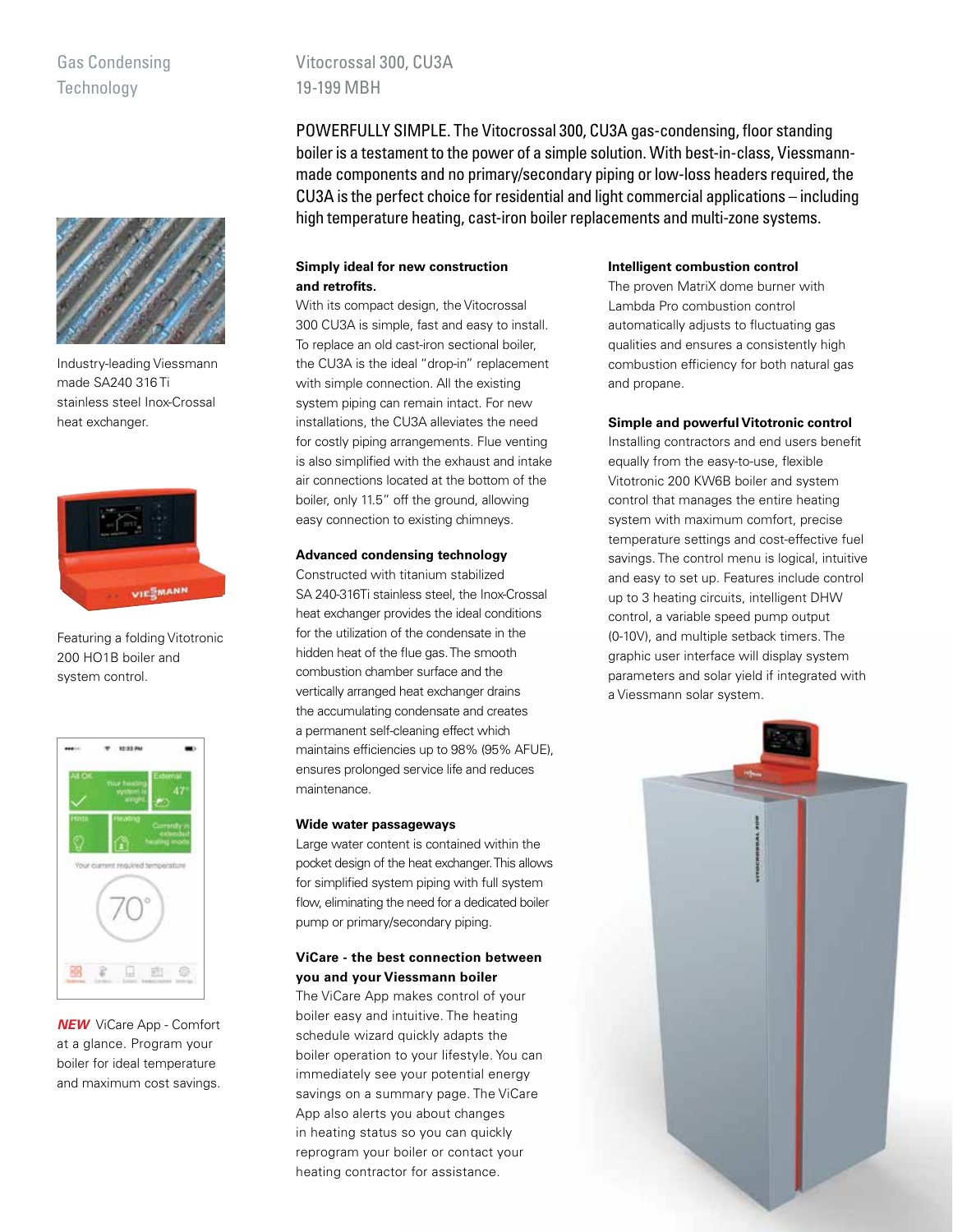

#### **Vitocrossal 300, CU3A**

- 1 Vitotronic 200 HO1B boiler and system control
- Water-cooled stainless steel combustion chamber **2**
- **3** Modulating MatriX dome burner
- Stainless steel Inox-Crossal heat exchanger **4**
- Highly effective thermal insulation **5**
- Flue gas collector with condensate drain pipe **6**
	- Combustion air inlet connection



The MatriX dome burner for exceptionally low-emission combustion, making it a milestone in heating technology.



#### **Features and benefits:**

**7**

- Compact, floor-standing gas condensing boiler from 19-199 MBH.
- Multi-boiler installation with 8 boilers up to 1592 MBH.
- High efficiency of 95% AFUE on all models.
- $\blacksquare$  High temperature operation of up to 190 $\degree$ F.
- $\blacksquare$  Inox-Crossal heat transfer surface 316 Ti stainless steel heat exchanger for efficient utilization of condensing technology – self-cleaning effect via smooth stainless steel surfaces.
- No dedicated boiler pump required and eliminates primary/secondary piping.
- MatriX dome burner with 5:1 turndown ratio to ensure high efficiency and extremely clean combustion.
- High water volume extends burner run time and reduces cycling.
- Simple commissioning with no field adjustments. A self-calibrating Lambda Pro combustion management system ensures optimal combustion efficiency at all times regardless of gas/air quality.
- Easy conversion from natural gas to liquid propane with no orifice change.
- Durable, reliable, and long service life with Inox-Crossal stainless steel heat exchanger and high mass design.
- Multiple venting options and configurations with vent lengths up to 198'.
- 5-year limited parts warranty for greater piece of mind.
- **Wifi ready with Vitoconnect 100 and ViCare App provide comfort and control anywhere, anytime with internet access.**
- **ViCare App allows you to remotely program and control your boiler.**
- ViCare App is free on all iOS and Android operating systems.